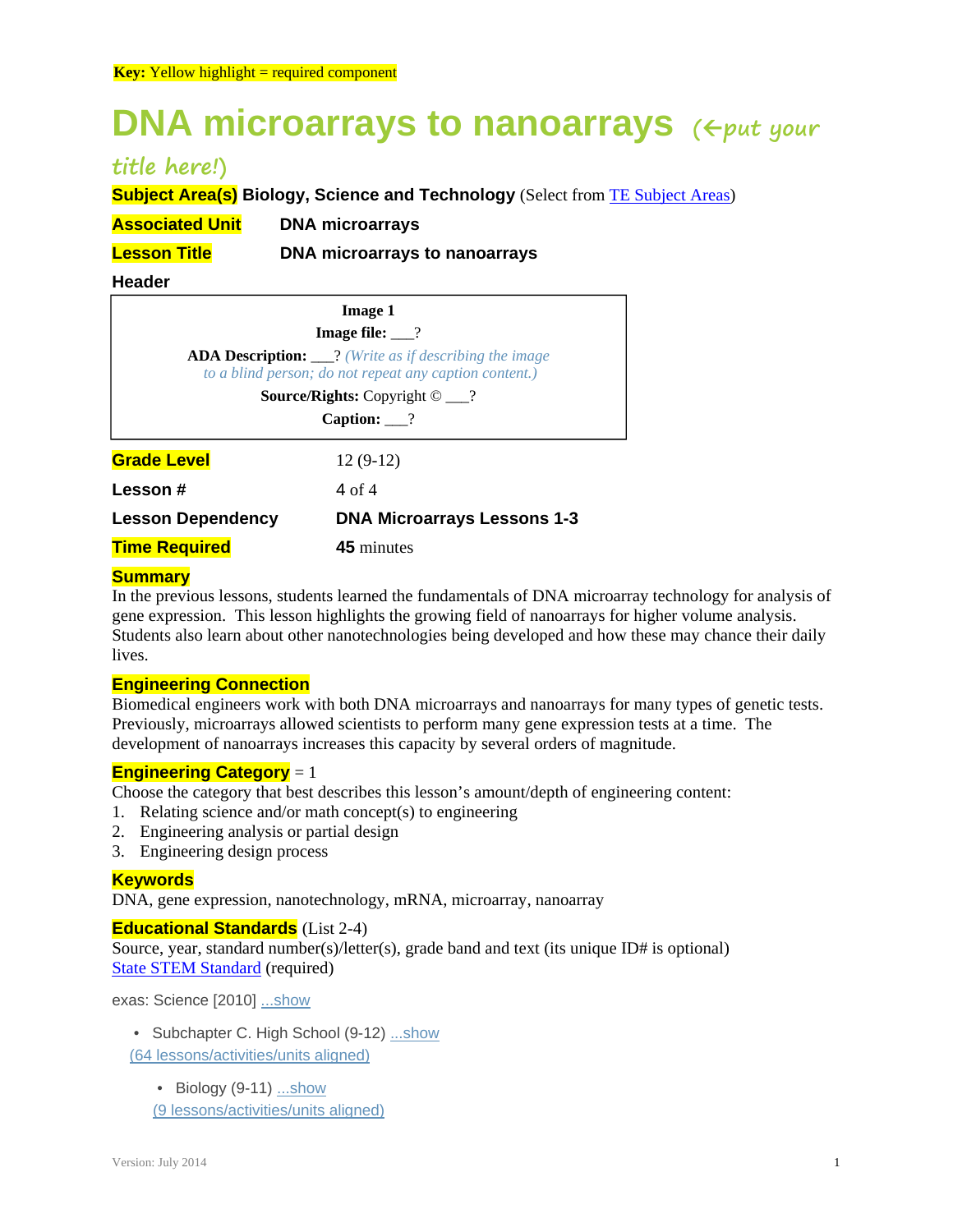• Science concepts. The student knows the mechanisms of genetics, including the role of nucleic acids and the principles of Mendelian Genetics. The student is expected to: (9-

11) ...show

(2 lessons/activities/units aligned)

#### *Current Standard:*

 • describe how techniques such as DNA fingerprinting, genetic modifications, and chromosomal analysis are used to study the genomes of organisms. (9-11)

#### *Current Standard:*

• recognize that gene expression is a regulated process; (9-11) (no curriculum aligned)

#### ITEEA Standard (required)

• The Nature of Technology (K-12)

 • Standard 1. Students will develop an understanding of the characteristics and scope of technology. (K-12)

• In order to comprehend the scope of technology, students should learn that: (K-12)

## *Current Standard:*

 • F. New products and systems can be developed to solve problems or to help do things that could not be done without the help of technology. (6-8)

 • Standard 3. Students will develop an understanding of the relationships among technologies and the connections between technology and other fields of study. (K-12)

 • In order to appreciate the relationships among technologies and other fields of study, students should learn that: (K-12)

# *Current Standard:*

 • G. Technology transfer occurs when a new user applies an existing innovation developed for one purpose in a different function. (9-12)

 • In order to appreciate the relationships among technologies and other fields of study, students should learn that: (K-12)

#### *Current Standard:*

• J. Technological progress promotes the advancement of science and mathematics. (9-12)

NGSS Standard (strongly recommended)

CCSS Standard (strongly recommended)

#### **Pre-Requisite Knowledge**

-have basic understanding DNA transcription and translation and how these processes relate to gene expression

-prior completion of DNA microarray lessons 1-3

#### **Learning Objectives**

After this lesson, students should be able to: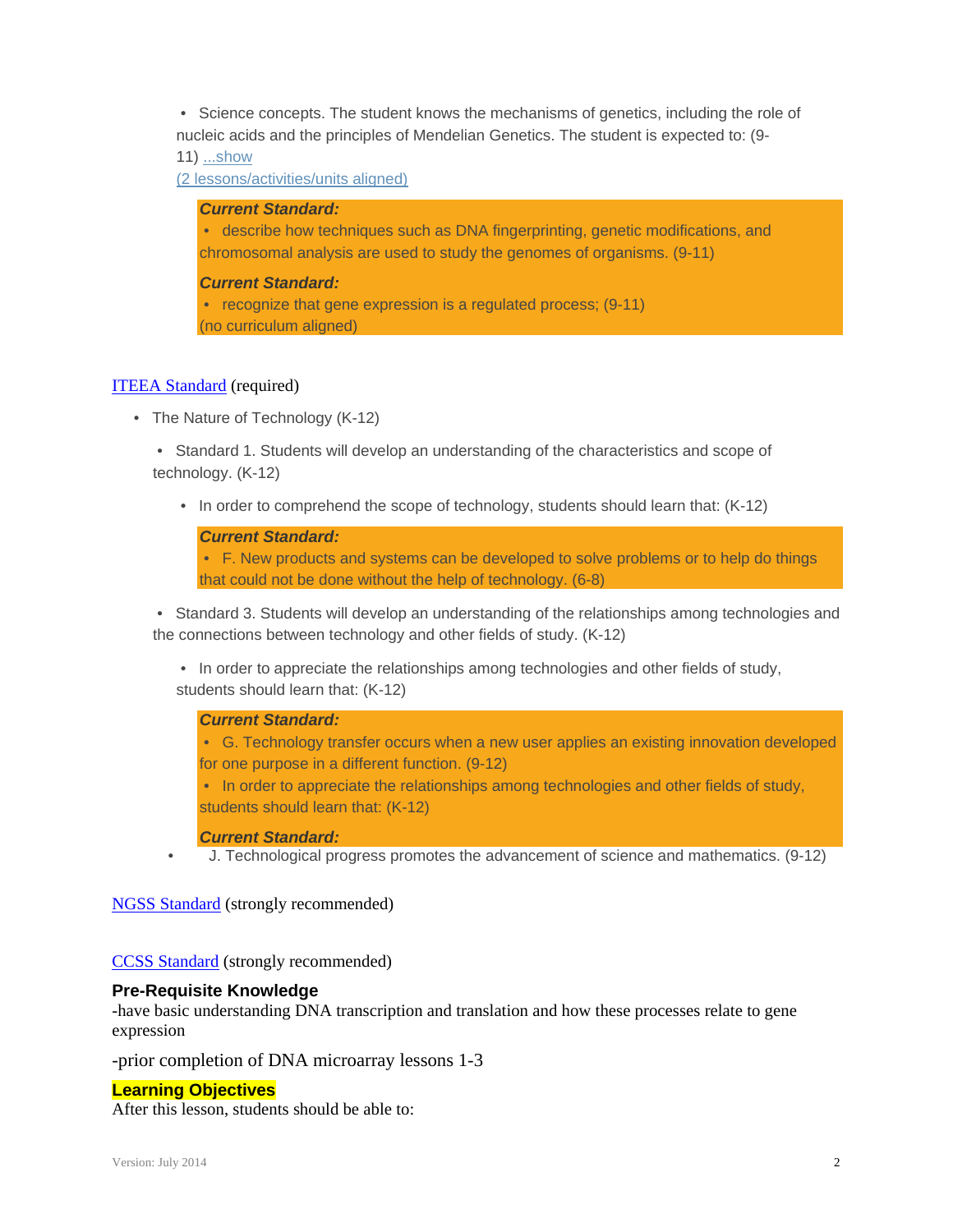# **Explain nanotechnology and give an example of its application in biomedical and bioengineering**

# **Introduction / Motivation**

Have you heard of the term nanotechnology? What does it mean to you and how have you seen it used?

Nanotechnology can be used for everything from tiny cancer fighting robots to clothes that won't stain.

We'll explore some of the interesting applications of nanotechnology and then look at how nanotechnology is used in the fields of bio and biomedical engineering; with a primary focus on DNA nanoarrays.

We'll finish with a brainstorming session of a device or test you would like to create that would require bio-nanotechnology.

# **Lesson Background & Concepts for Teachers**

This lesson is the conclusion of a unit on microarray technology for evaluation gene expression.

See for http://gcat.davidson.edu/Pirelli/index.htm detailed conceptual background.

**Image** Insert Image # or Figure # here [use Figure # if referenced in text]

| Figure 1                                                                                                                 |  |
|--------------------------------------------------------------------------------------------------------------------------|--|
| <b>Image file:</b> ?                                                                                                     |  |
| <b>ADA Description:</b> ___? (Write as if describing the image<br>to a blind person; do not repeat any caption content.) |  |
| <b>Source/Rights:</b> Copyright $\odot$ __?                                                                              |  |
| <b>Caption:</b> Figure 1. $\_\!\_$ ?                                                                                     |  |

| <b>Word</b>    | <b>Definition</b>                                                         |
|----------------|---------------------------------------------------------------------------|
| DNA microarray | a collection of microscopic DNA spots attached to a solid surface.        |
|                | Scientists use DNA microarrays to measure the expression levels of large  |
|                | numbers of genes simultaneously or to genotype multiple regions of a      |
|                | genome.                                                                   |
| DNA nanoarray  | a collection of nanoscale DNA spots used to measure the expression levels |
|                | of large numbers of genes simultaneously or to genotype multiple regions  |
|                | of a genome.                                                              |
| nanotechnology | the manipulation of matter on an atomic, molecular, and supramolecular    |
|                | scale.                                                                    |
|                | the manipulation of matter with at least one dimension sized from 1 to    |
|                | 100 nanometers                                                            |

# **Vocabulary / Definitions**

#### **Associated Activities**

Biotechnology and gene expression: basic microarrays

Biotechnology and gene expression: Calculating with microarrays

Biotechnology and gene expression: hierarchical cluster analysis

# **Lesson Closure**

Conduct a brainstorming session of devices or tests that require nanotechnology and would help the fields of bio, biomedical, chemical or environmental engineering.

# **Assessment**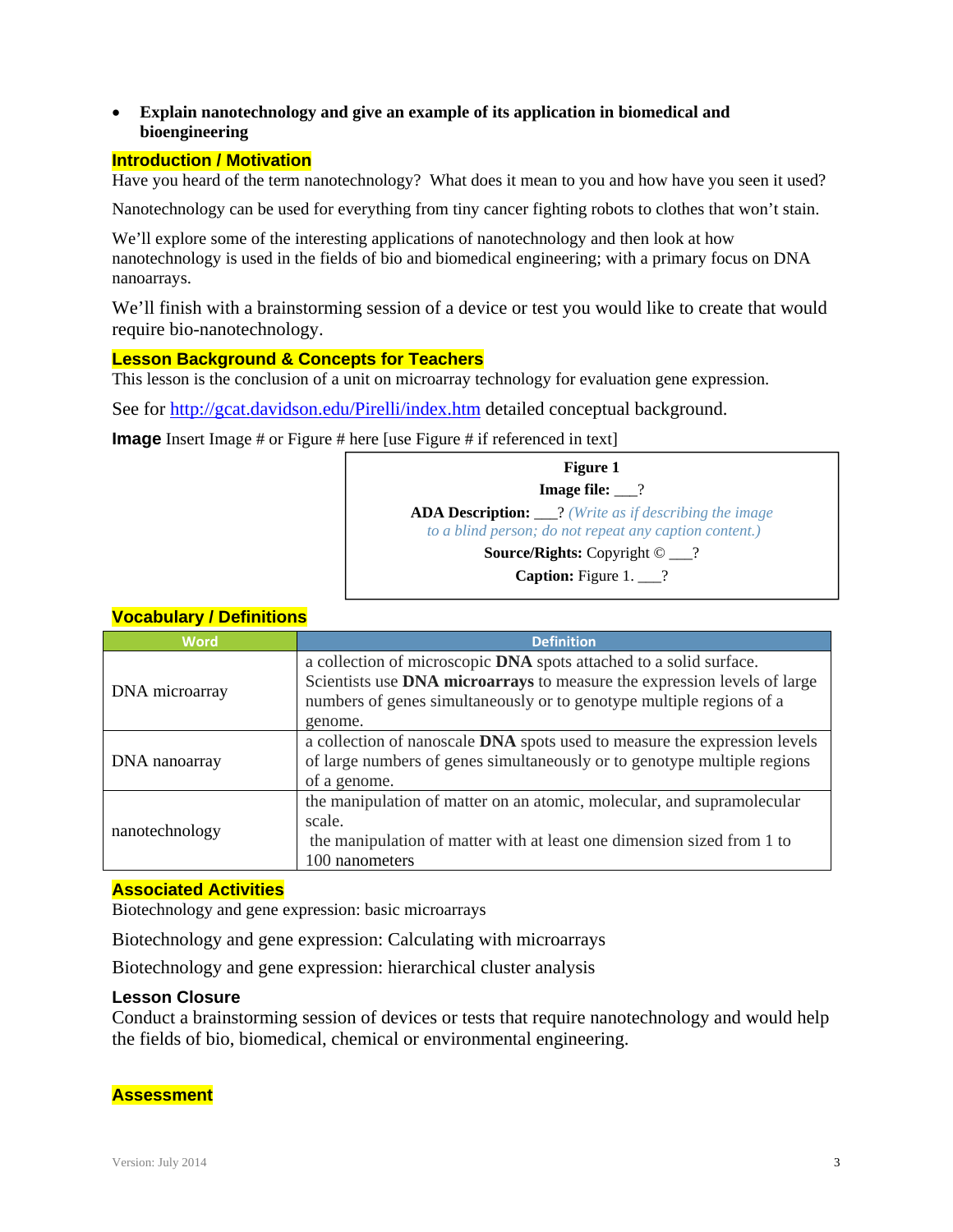### **Pre-Lesson Assessment**

*Descriptive Title:* Prompt Question

Have you heard of the term nanotechnology? What does it mean to you and how have you seen it used?

**Post-Introduction Assessment**  *Descriptive Title:* \_\_\_?

**Lesson Summary Assessment**  *Descriptive Title:* \_\_\_?

#### **Homework**

*Descriptive Title:* Nanotechnology presentation

Have student research an emerging bio-nanotechnology and write a short article summary.

#### **Lesson Extension Activities**

Have students prepare presentations to try to "sell" their nanotechnology to the class. The students can take a class vote for best technology.

#### **Additional Multimedia Support**

http://gcat.davidson.edu/Pirelli/index.htm http://www.ted.com/talks/paul\_rothemund\_details\_dna\_folding#t-359919 https://www.youtube.com/watch?v=WOqEk440JZ8 https://www.youtube.com/watch?v=XZVH7CASrBk http://www.completegenomics.com/technology/ http://www.nanowerk.com/spotlight/spotid=12717.php http://medicalphysicsweb.org/cws/article/research/54839

# **References**

http://gcat.davidson.edu/Pirelli/index.htm http://www.biodesign.asu.edu/news/nanotechnology-innovation-may-revolutionize-genedetection-in-a-single-cell http://www.nature.com/nnano/journal/v2/n10/full/nnano.2007.293.html http://www.sciencemag.org/content/327/5961/78.full

#### **Attachments**

**Other** 

**Redirect URL** 

**Contributors**

Rose Sobel

**Supporting Program** 

GK-12 program, College of Engineering, University of Houston